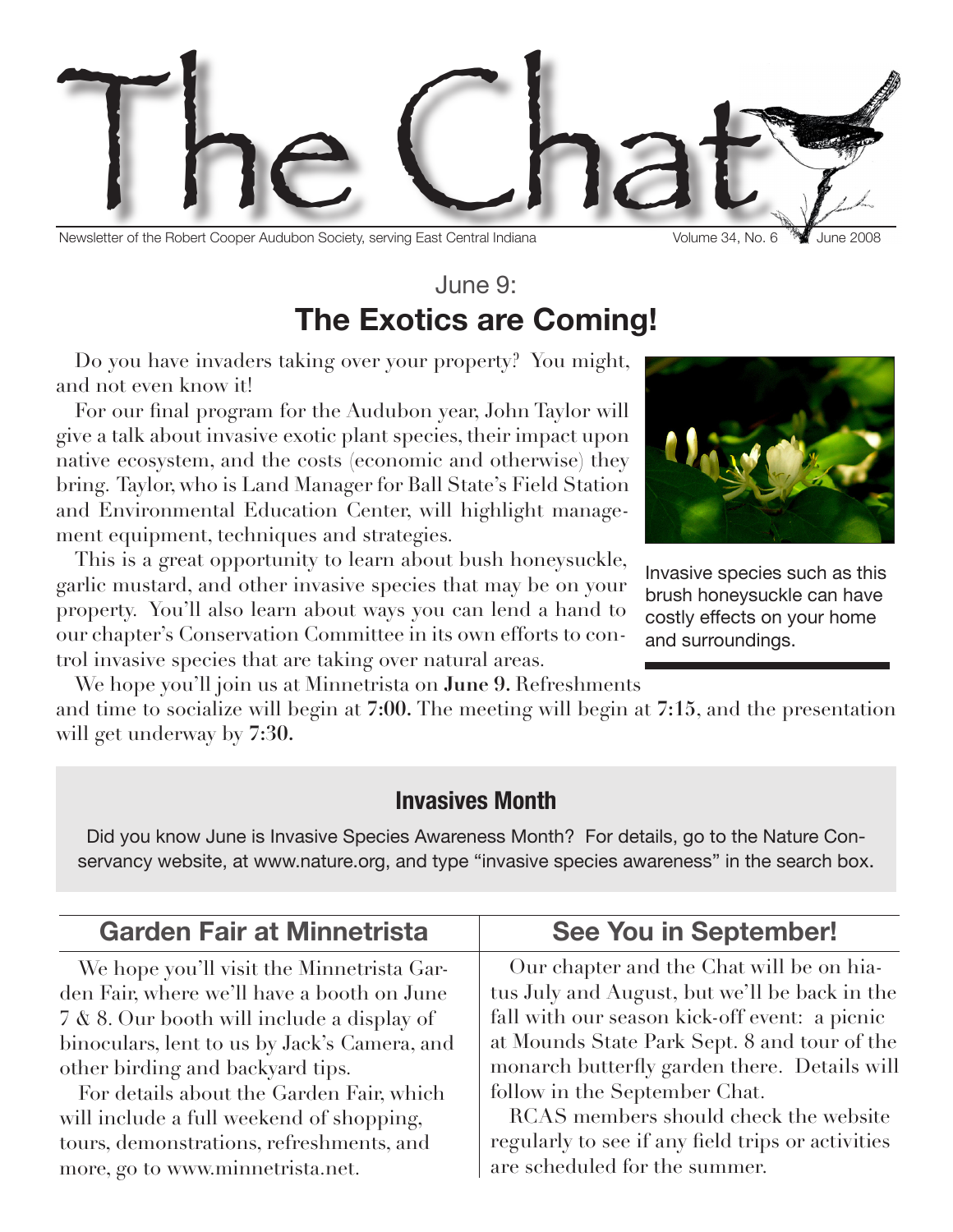# Westview Project Update from Jon Creek

Charlie Mason has been working very hard on the Westview Project. One of his initiatives is to get more of the neighbors involved and the following message to them is descriptive of recent activities. We are reprinting it as an update to the RCAS membership. In particular, the Earth Day event was a big success. Many of the children as well as the parents and teachers very much enjoyed all the activities, the highlight being able to join in planting trees and shrubs. This is a long term project that will touch many people along the way. Mrs. Ray, the principal, has been very supportive throughout. Even the school maintenance personnel have been very supportive even though it's been more work for them in cleaning up the invasives that are cut down. The school crossing guard questions us about the work that he sees us doing. Dr. Grasso, who owns the adjoining property, was pleased to have us cut the honeysuckle on his property that was contributing the invasive seed stock for Westview. Runners passing by give us the thumbs up for our work. As a whole this is one of the most significant activities RCAS has worked on recently, particularly because of its high visibility and the ongoing nature of the habitat restoration project.

\* \* \*

#### Neighbors and Friends,

I am writing to encourage you to attend the West View Ice Cream Social this Saturday, May 17 from 2:30 - 4:30 PM. Not only is it our neighborhood school, but a few of us have become partners with the school in restoring the small woodlot behind the school out by Westview Blvd. I hope you will want to visit the .4 acre woods and see the renewed area. Twenty years ago an art teacher planted the area and took students out for lessons and experiences in nature. Jim Davis helped with funding and the children had environmental education there. But the area fell into disuse and became overgrown with honeysuckle bushes, garlic mustard and black locust trees.

A year ago my wife, Charlotte, Mary Jolgren and I cleaned up the trash in that overgrown woods. Then we began to pull the garlic mustard which threatened to choke out all the plants which the bush honeysuckle did not overshadow. I asked the principal, Kathy Ray, for permission to cut down several hundred bush honeysuckle plants and some black locusts to prepare for a better mix of trees. My friend Jon Creek worked days with his chain saw and we cut most of the invasive plants.

This year on Earth Day a group of neighbors planted some 40 trees with 50 third graders, their teachers and some parents. What fun we had! Each student who wanted to was able to plant a tree. Perhaps you saw a photo of my wife (a former elementary music teacher) on the front page of the Muncie Star Press on April 23 as she was leading the third graders singing in a line dance as they wound their way through the woods on Earth Day. I talked some to them about the value of trees, how they grow, etc. Mrs. Short's class volunteered to water the newly planted trees until June when school lets out. I know the students enjoyed it; I'm sure the teachers were very appreciative of our support for their efforts in teaching the students; we who participated were renewed by being connected to the children and the education going on in our neighborhood school. Just 2 days ago several of us transplanted wildflowers from an area that will soon be torn up to widen Morrison Road.

You and I live in a lovely neighborhood with many talented and knowledgeable people. We have much to offer our neighborhood school and we can have some fun doing it with each other. I just happen to be interested in the plants (and the birds), so I thought it would be fun to reclaim the woods. You will likely have many other ideas how we might band together to support West View. I am not really in charge of anything, so your suggestions are as good as mine. I'm not really the organizer, just an interested member of the neighborhood.

Come and say hello to me on Saturday, or call or e-mail me chas.mason@sbcglobal.net

#### Your neighbor,

Charles Mason, 224 Alden Road, 288-9937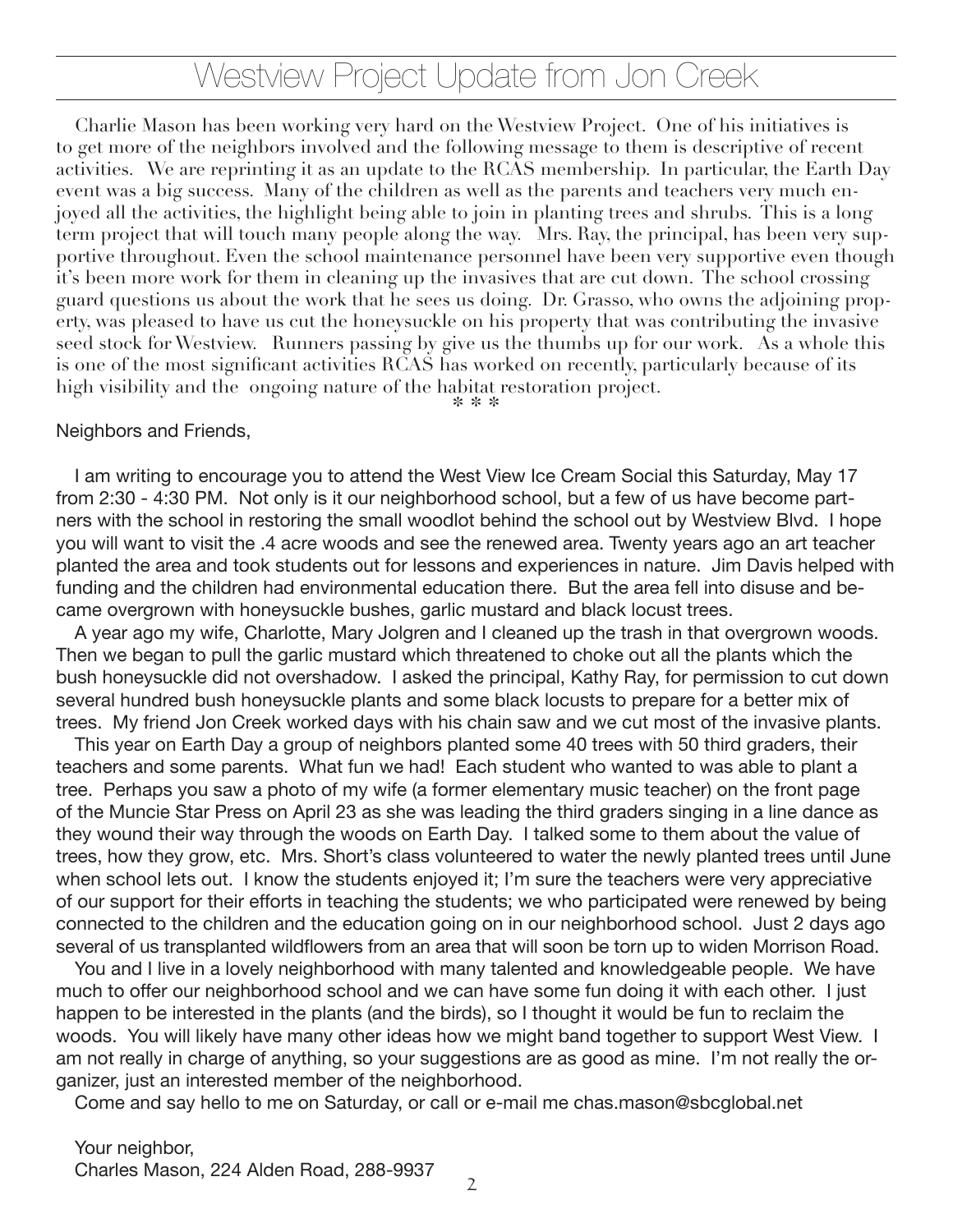## **June 15 Conservation Field Trip**

Mark your calendars for the field trip to Summit Lake State Park Sunday, June 15, at 2 p.m.The Conservation Group has been working in the area east of 500E, restoring wetlands, planting Sandhill supportive species, and eradicating invasive honeysuckle, autumn olive and white mulberry. Join us for a walking tour of this area to learn more about the work and the overall restoration strategy. We will also be on the lookout for grassland birds and others, so bring your binoculars.

Meet on 750N just east of 500E, between the ponds where we usually bird. For more information, contact Jon Creek at 765-348-4019.

### Sandhill Wetland Plantings Completed.

With the final 500 sedge seedlings installed at Westwood Park, southwest of New Castle, the planting phase of the Sandhill project comes to a close. The conservation group installed a total of 4000 plants during eight work days over the last two yaars. The sites included Loblolly Nature Preserve, Summit Lake SP, Bonham Nature Area, and Westwood Park. It all started with a vision of Sandhills and a \$900 National Audubon grant, and with partnerships and donations the total value of plants exceeded \$4600.

The goal of the plantings is to enhance habitat favorable to Sandhill Cranes during their migration through East Central Indiana. With the help and advice of Spence Restoration Nursery and the International Crane Foundation of Baraboo, WI the specific species of wetland plants most favorable to Sandhills were chosen for the installations. The planting mix was shifted early in the project upon learning from the Crane Foundation that it might be possible to have nesting Sandhills in ECI within tens years as they continue to fill up the prime nesting areas to the north. Tussock sedge, which is used for Sandhill nesting material, became the primary species installed. The project areas will continue to be monitored by the conservation group in the future.

## Understanding Global Warming: **What are the impacts?** *Part 5 of a 6-part series on the facts about Global Warming*



Most experts agree that at current rates of greenhouse gas build-up, the climate could warm by about 3.5 to 8 degrees Fahrenheit sometime after 2050, and the average global temperature might rise even higher. The expected consequences of such warming include major disruptions to agriculture, water supplies, and the diversity of life on Earth. The Greenland ice sheet (picutured at left) could disappear in several thousand years. Hurricanes and typhoons are expected to become more intense. Precipitation is expected to increase at high latitudes and decrease in subtropical areas. Moreover, if

greenhouse gases continue to build at even a moderate rate, experts predict that sea levels will be 7 to 24 inches higher by 2100, causing devastating erosion and flooding of the coastal cities and villages where millions of Earth's inhabitants live.

*Information from: http://www.audubon.org/globalWarming/GetTheFacts.php#really*